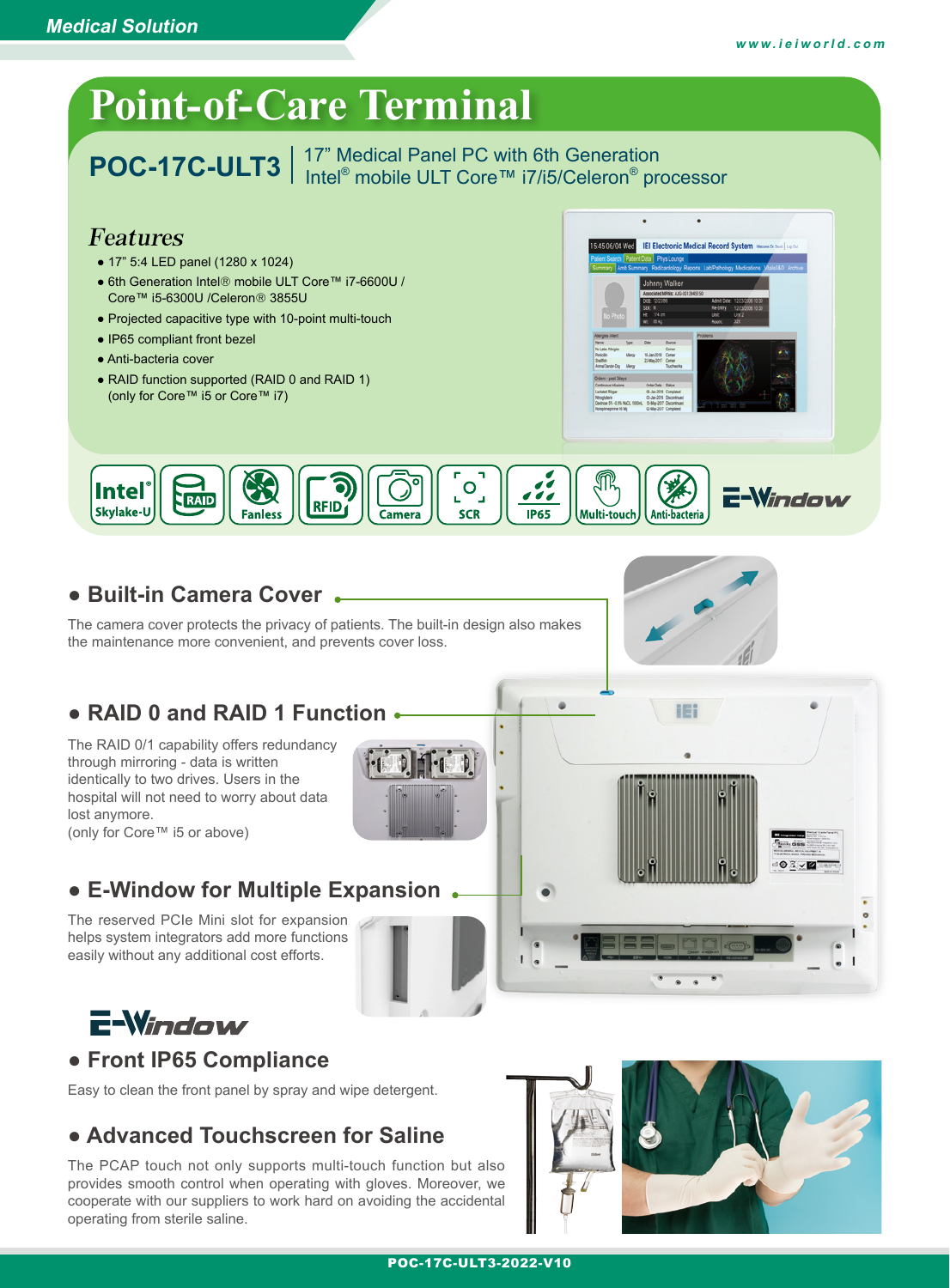# Specifications

| <b>Model</b>              |                              | POC-17C-ULT3                                                                                                                         |                                                                                        |  |
|---------------------------|------------------------------|--------------------------------------------------------------------------------------------------------------------------------------|----------------------------------------------------------------------------------------|--|
| <b>LCD Specifications</b> | <b>LCD Size</b>              | 17" (5:4)                                                                                                                            |                                                                                        |  |
|                           | Max. Resolution (W/H)        | 1280 x 1024                                                                                                                          |                                                                                        |  |
|                           | Brightness $(cd/m2)$         | 350                                                                                                                                  |                                                                                        |  |
|                           | <b>Contrast Ratio</b>        | 1000:1                                                                                                                               |                                                                                        |  |
|                           | <b>LCD Color</b>             | 16.7M (RGB 6-bit + Hi-FRC)                                                                                                           |                                                                                        |  |
|                           | Pixel Pitch (H/V)            | $0.264 \times 0.264$ mm                                                                                                              |                                                                                        |  |
|                           | Viewing Angle (H/V)          | 170°/160°                                                                                                                            |                                                                                        |  |
|                           | Backlight MTBF (hrs)         | 30,000 (LED backlight)                                                                                                               |                                                                                        |  |
|                           | Touchscreen                  | Projected capacitive type with 10-point multi-touch                                                                                  |                                                                                        |  |
| Touch                     | <b>Touch Controller</b>      | <b>EETI</b>                                                                                                                          |                                                                                        |  |
|                           | <b>Surface Hardness</b>      | 6H                                                                                                                                   |                                                                                        |  |
|                           | <b>CPU Support</b>           | 6th Gen Intel® mobile ULT Core™ i7-6600U / Core™ i5-6300U / Celeron® 3855U                                                           |                                                                                        |  |
| System                    | <b>RAM</b>                   | 2 x 260-pin 2400/2133MHz dual-channel DDR4 SO-DIMM, 4GB pre-installed<br>(system max.32GB)                                           |                                                                                        |  |
|                           | Storage                      | 1 x mSATA (E-Window)<br>2 x 2.5" SATA 6Gb/s accessible HDD bay with RAID 0, 1<br>(RAID is only supported by Core™ i5 and Core™ i7)   |                                                                                        |  |
|                           | Audio                        | 2 x 2W speaker                                                                                                                       |                                                                                        |  |
|                           | Camera & Microphone          | 2-megapixel CMOS front-facing camera with auto-focus and digital microphone                                                          |                                                                                        |  |
|                           | I/O Port                     | 1 x HDMI output<br>1 x 12V - 28V DC jack<br>1 x RS-232/422/485<br>1 x RJ-11 for 1D/2D barcode reader                                 | 2 x GbE LAN port<br>4 x USB 3.2 Gen 1 (5Gb/s) port<br>4 x USB 2.0 port (2 on the side) |  |
|                           | <b>OSD Function</b>          | 1 x LCD on/off<br>1 x Volume up<br>1 x Volume down<br>1 x Brightness up<br>1 x Brightness down<br>1 x Touch lock button for cleaning | Combinations:<br>1 x Lock/Unlock OSD<br>1 x Power on/off                               |  |
|                           | Expansion                    | 1 x E-Window slot (full-size PCIe Mini slot with PCIe/mSATA/USB)                                                                     |                                                                                        |  |
|                           | LED                          | 1 x RFID indicator                                                                                                                   |                                                                                        |  |
|                           | Wi-Fi & Bluetooth            | IEEE 802.11a/b/g/n/ac 2T2R module with BT V4.1 (M.2 2230 A-E key)                                                                    |                                                                                        |  |
| <b>Other Features</b>     | Auto-dimming                 | Yes                                                                                                                                  |                                                                                        |  |
|                           | <b>Construction Material</b> | ABS+PC plastic with anti-bacterial material                                                                                          |                                                                                        |  |
|                           | Mounting                     | Wall, Stand and Arm; VESA 75/100 compliant                                                                                           |                                                                                        |  |
| Physical                  | Weight (Net)                 | $6.0$ kg                                                                                                                             |                                                                                        |  |
|                           | Dimensions (LxWxH)           | 435 x 376 x 64.5 mm                                                                                                                  |                                                                                        |  |
|                           | <b>Operating Temperature</b> | $0^{\circ}$ C – 40 $^{\circ}$ C                                                                                                      |                                                                                        |  |
|                           | Storage Temperature          | $-20^{\circ}$ C – 65 $^{\circ}$ C                                                                                                    |                                                                                        |  |
|                           | Humidity                     | 10% - 95% (non-condensing)                                                                                                           |                                                                                        |  |
| Environment               | Vibration                    | 1G                                                                                                                                   |                                                                                        |  |
|                           | Shock                        | Operating shock: 5G peak acceleration (11ms duration)<br>Non-operating shock: 15G peak acceleration (11ms duration)                  |                                                                                        |  |
|                           | <b>IP Level</b>              | Front: IP65                                                                                                                          |                                                                                        |  |
|                           | Thermal                      | Fanless                                                                                                                              |                                                                                        |  |
| Power                     | Power Input                  | 19V DC input                                                                                                                         |                                                                                        |  |
|                           | Power Adapter                | 150W medical power adapter                                                                                                           |                                                                                        |  |
| Certification             | <b>EMC &amp; Safety</b>      | CE, FCC Class B Part18<br>IEC 60601-1: 2005+AMD1: 2012 (Edition 3.1)<br>IEC 60601-1-2: 2014 (Edition 4.0)                            |                                                                                        |  |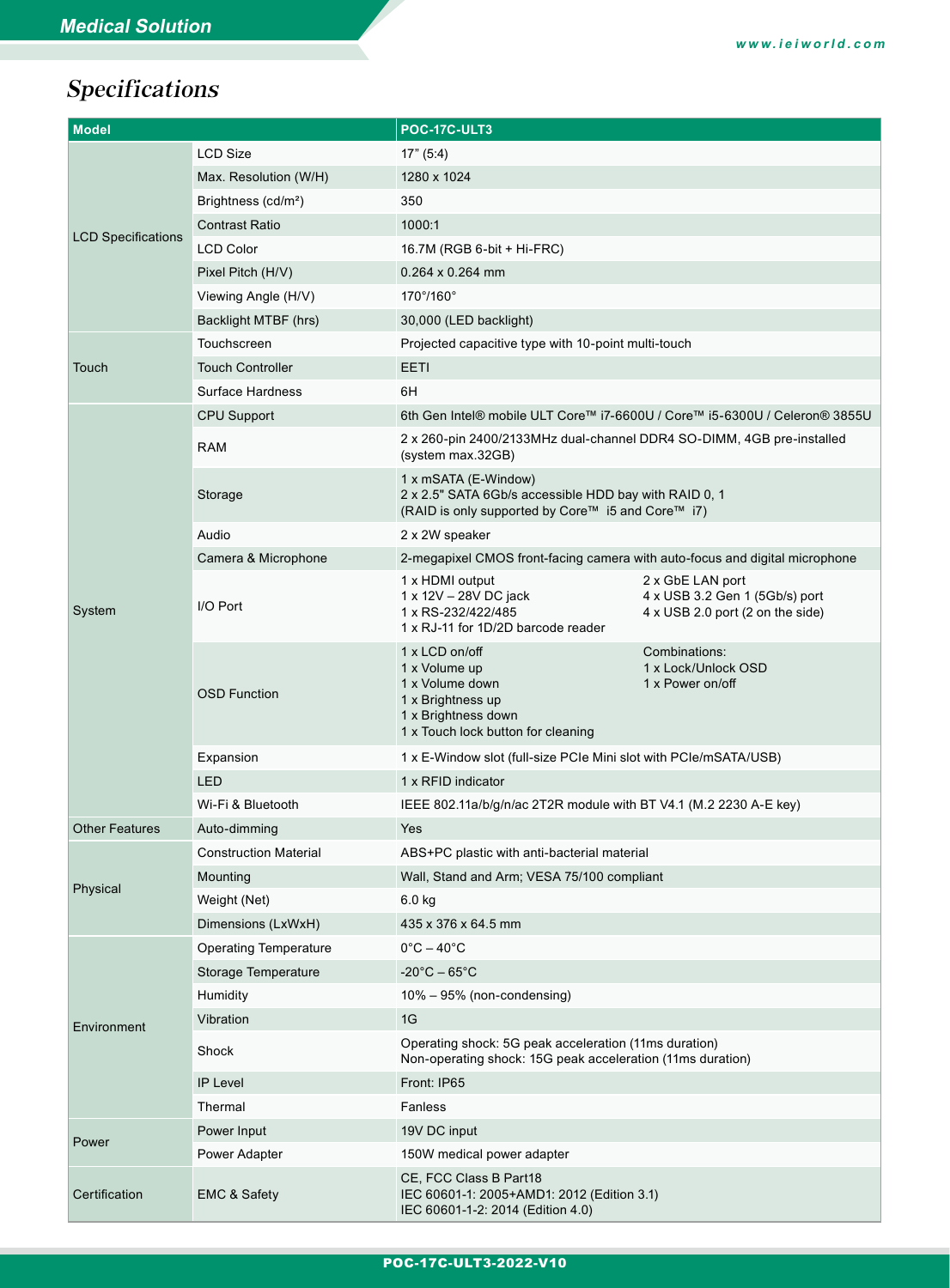# Ordering Information

| Part No.                  | <b>Description</b>                                                                                                                                                                                                                                     |
|---------------------------|--------------------------------------------------------------------------------------------------------------------------------------------------------------------------------------------------------------------------------------------------------|
| POC-17C-ULT3-C/PC/4G-R11  | 17" 350 cd/m <sup>2</sup> 1280x1024 panel PC with 6th Generation 14nm Intel® Mobile Celeron® 3855U (15W)<br>1.6GHz on-board processor (ULT), one 4GB DDR4 RAM, 802.11a/b/g/n/ac Wi-Fi module, PCAP<br>touchscreen, 2-megapixel camera, microphone, R11 |
| POC-17C-ULT3-i5/PC/4G-R11 | 17" 350 cd/m <sup>2</sup> 1280x1024 Panel PC with Intel® 14nm 6th Generation Mobile Core™ i5-6300U (15W)<br>2.4GHz on-board processor (ULT), 1 x 4GB DDR4 RAM, 802.11a/b/g/n/ac Wi-Fi module, PCAP<br>touchscreen, 2M camera, microphone, R11          |
| POC-17C-ULT3-i7/PC/4G-R11 | 17" 350 cd/m <sup>2</sup> 1280x1024 Panel PC with Intel® 14nm 6th Generation Mobile Core™ i7-6600U (15W)<br>2.6GHz on-board processor (ULT), 1 x 4GB DDR4 RAM, 802.11a/b/g/n/ac Wi-Fi module, PCAP<br>touchscreen, 2M camera, microphone, R11          |

### **Options**

| <b>Item</b>        | <b>Number</b>                             | <b>Description</b>                                                                                       |
|--------------------|-------------------------------------------|----------------------------------------------------------------------------------------------------------|
| <b>RFID</b>        | 19B00-000433-00-RS                        | Mifare RFID reader, 13.56MHz, with LED indicator and 100mm antenna,<br>IEI assembly only                 |
| <b>TPM</b>         | MEDP-TPM-02-R10                           | Trusted platform module kit with 300mm cable, IEI assembly only                                          |
| OS Image           | POC-17C-ULT3-W10E64-<br>V-R <sub>10</sub> | OS image with Windows Embedded Standard 10 E Value 64-bit for<br>POC-17C/W24C Series, with DVD-ROM, RoHS |
| <b>Cable Cover</b> | 43103-4506K6-00-RS                        | Cable cover for POC-17C, white, plastic, R10, IEI assembly only                                          |

## IQ Mounting Options

| Item                     | Part No.               |  |
|--------------------------|------------------------|--|
| <b>Wall Mounting Kit</b> | AFLWK-19B              |  |
| Arm                      | <b>ARM-31-RS</b>       |  |
| Stand                    | STAND-A21-R10 (black)  |  |
|                          | STAND-A21W-R10 (white) |  |

### Packing List

| Item                 | O'tv | Remark                                                             |
|----------------------|------|--------------------------------------------------------------------|
| <b>Power Adapter</b> |      | 150W medical power adapter<br>Input: 90V - 264V AC; Output: 19V DC |
| <b>Power Cord</b>    |      | European power cord, 183 cm, C13                                   |